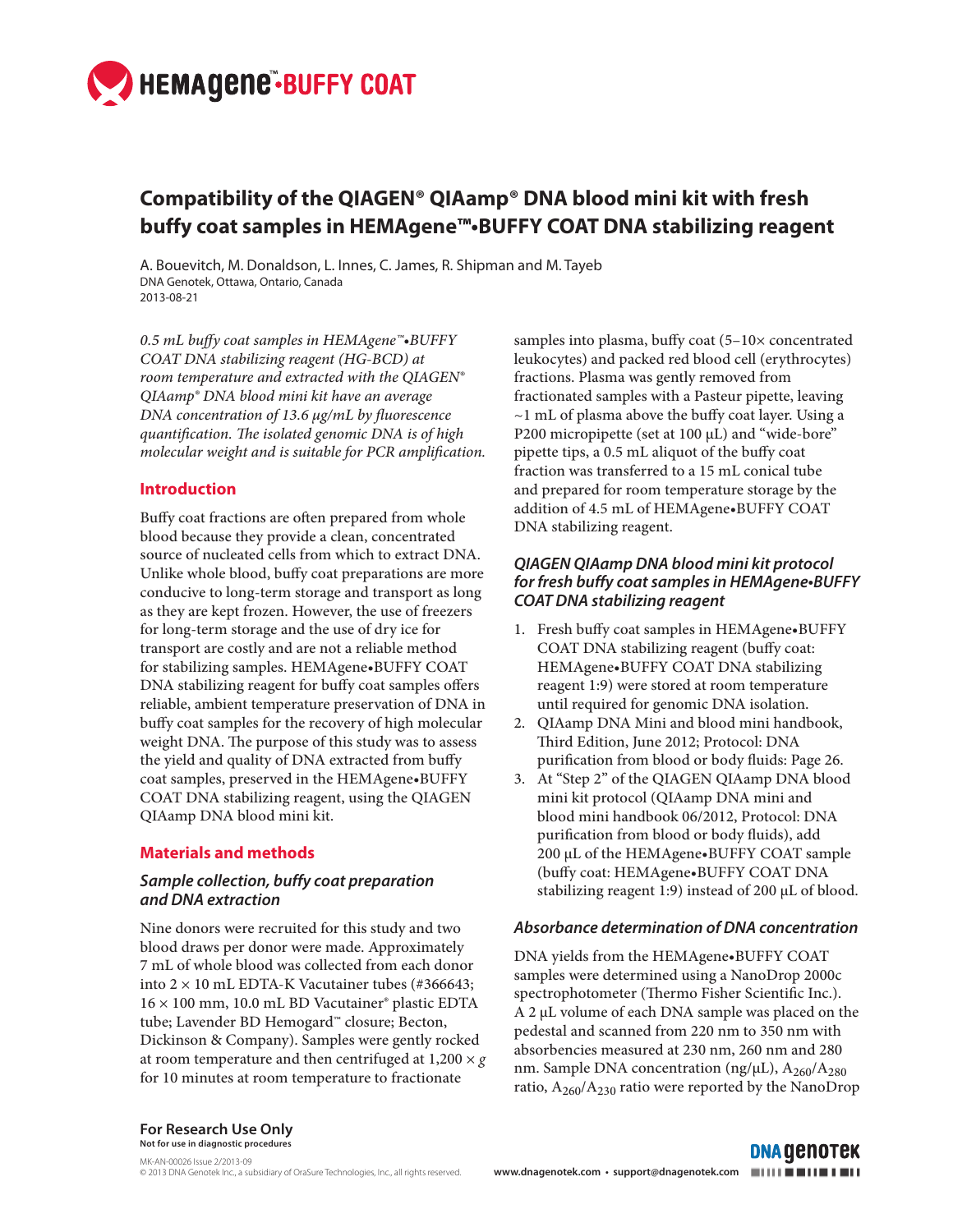2000c software. The total nucleic acid yield per sample was calculated by multiplying the sample concentration by the respective DNA elution volume.

#### **Fluorometric determination of DNA concentration**

DNA yields from the samples were determined using Quant-iT™ PicoGreen® dsDNA Reagent (Invitrogen p7581) and a Lambda DNA Standard (Invitrogen, 25250010). PicoGreen is a fluorescent double-stranded DNA-binding dye (480 nm Excitation/520 nm Emission) that enables sensitive quantification of small amounts of double-stranded DNA. An aliquot of each sample was diluted 10-fold with TE buffer. Triplicate 5 μL aliquots of each sample and a standard curve of Lambda DNA (in triplicate; 0–10 ng/μL) were mixed with PicoGreen reagent in a black flat-bottomed 96-well microplate (Greiner Bio-One, 655209). Fluorescence was measured using an Infinite® M200 microplate reader (TECAN®).

# *Genomic DNA integrity*

To assess DNA integrity, 100 ng from each HEMAgene•BUFFY COAT sample was separated on a 0.8% agarose gel by electrophoresis for 1 hour at 80 volts. The gel was stained in 1 µg/mL ethidium bromide in distilled water for 15 minutes at room temperature, rinsed and photographed on a UV transilluminator using a DigiDoc-IT™ imaging system (UVP LLC). The UltraRanger 1 kb DNA Ladder (300 bp–24,000 bp; Norgen Biotek) was used as a size reference for the genomic DNA samples.

# *DNA amplification*

Purified DNA was evaluated in qPCR for amplification performance using primers targeting the single copy thymidylate synthase gene (TYMS locus; NM001071.2). For each reaction, 50 ng of purified genomic DNA was amplified in a 25 µL volume containing: 1× PCR buffer (20 mM Tris, 50 mM KCl), 2 mM MgCl<sub>2</sub>, 200 μM dNTPs (Invitrogen™), 50 µg/mL BSA (Sigma Aldrich®), 1 µM SYTO9 dye (Invitrogen), 0.4 µM each of Primer hTSm143F and hTSm143R (Invitrogen), 1U Taq polymerase (Invitrogen). The amplification conditions for the TS143 target were: 1 cycle: 95°C for 5 minutes; 35 cycles: 95°C for 20 seconds, 55°C for 20 seconds, 72°C for 30 seconds and 1 cycle 72°C for 10 minutes. A melt curve program was included and consisted of: 1 cycle 95°C for 30 seconds at a ramp rate of 4.4°C/second (no acquisition), 72°C for 10 minutes at a ramp rate of 2.2°C/second (no acquisition), 95°C at a ramp rate of 0.11°C/second (continuous acquisition). DNA samples were run in triplicate in a Corbett Rotorgene RG-6000 and  $C<sub>t</sub>$  values for each sample calculated using the Rotorgene 6000 series software 1.7.

# **Results**

As shown in Table 1, DNA yields for the individual HEMAgene•BUFFY COAT samples differ but are within the range expected for donor-to-donor variation. As expected, DNA yields by absorbance (NanoDrop) are slightly higher than those observed by fluorescence (PicoGreen). Quantification of DNA by absorbance is less time-consuming but subject to interference by non-DNA moieties (proteins, RNA, carbohydrates, etc.). Quantification of DNA by fluorescence with DNA binding dyes (PicoGreen) is more accurate. The Nanodrop absorbance (220 nm–350 nm) scans shown in Figure 1 indicate that the genomic DNA isolated from the HEMAgene•BUFFY COAT samples is free of contaminants and inhibitors (organics, chaotropic salts, denaturants, etc. that absorb at 230 nm) that may inhibit or compromise molecular biology applications. The  $A_{260}/A_{280}$  values are higher than expected for genomic DNA alone. In this instance, the  $A_{260}/A_{280}$  values reflect the co-purification of DNA and RNA by the QIAamp mini spin columns since the optional RNAse A digestion step in the protocol was not performed for these samples.

| Sample ID<br>[200 µL input]<br>[200 µL elution] | <b>Fluorescence</b> |                 | <b>Absorbance</b> |                 |                   |                   |
|-------------------------------------------------|---------------------|-----------------|-------------------|-----------------|-------------------|-------------------|
|                                                 | ng/µL               | <b>Total ng</b> | $nq/\mu L$        | <b>Total ng</b> | $A_{260}/A_{280}$ | $A_{260}/A_{230}$ |
| Fresh buffy coat 1                              | 15.50               | 3101            | 17.40             | 3480            | 1.93              | 1.82              |
| Fresh buffy coat 2                              | 16.82               | 3363            | 18.50             | 3700            | 1.92              | 1.72              |
| Fresh buffy coat 3                              | 15.01               | 3003            | 17.50             | 3500            | 1.94              | 1.87              |
| Fresh buffy coat 4                              | 13.20               | 2640            | 15.20             | 3040            | 7.02              | 1.76              |
| Fresh buffy coat 5                              | 13.45               | 2690            | 14.60             | 2920            | 1.95              | 2.05              |
| Fresh buffy coat 6                              | 14.05               | 2810            | 15.20             | 3040            | 7.00              | 1.72              |
| Fresh buffy coat 7                              | 11.52               | 2304            | 12.50             | 2500            | 2.02              | 1.71              |
| Fresh buffy coat 8                              | 10.99               | 2198            | 11.30             | 2260            | 1.99              | 2.02              |
| Fresh buffy coat 9                              | 11.72               | 2345            | 13.40             | 2680            | 1.89              | 1.52              |
| Average                                         | 13.58               | 2717            | 15.07             | 3013            | 1.96              | 1.80              |

*Table 1*: 200 uL aliquots of HEMAgene•BUFFY COAT samples were used for genomic DNA isolation using the QIAGEN QIAamp DNA blood mini kit. Samples were processed with the supplied binding buffer, wash buffer and elution buffer according to kit protocol.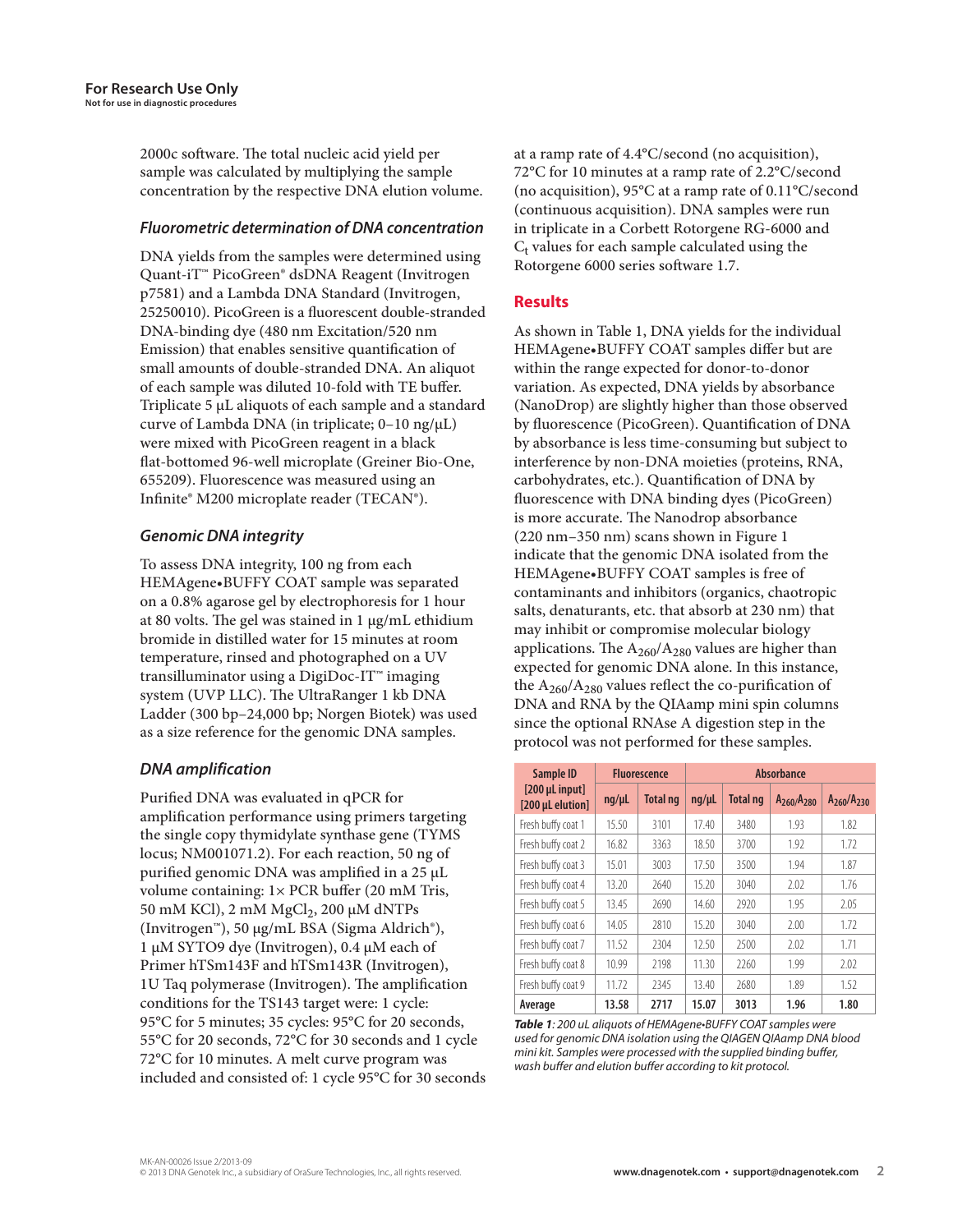

*Figure 1*: 2 µL aliquots of each HEMAgene•BUFFY COAT sample were analyzed and quantified by absorbance on a NanoDrop 2000c spectrophotometer as described in the materials and methods. Triplicate 1 µL aliquots of each HEMAgene•BUFFY COAT sample were also quantified by fluorescence using the QuantiFluor dsDNA system as described in the materials and methods.

Analysis of the genomic DNA isolated from the HEMAgene•BUFFY COAT samples by agarose gel electrophoresis (Figure 2) shows high molecular weight genomic DNA in each sample and no evidence of degradation.



*Figure 2*: 200 µL aliquots of HEMAgene•BUFFY COAT samples were used for genomic DNA isolation using the QIAGEN QIAamp DNA blood mini kit. Samples were processed with the supplied binding buffer, wash buffer and elution buffer according to kit protocol. Aliquots of the eluted DNA samples were analyzed by agarose gel electrophoresis as described in the materials and methods.

The quantitative real time PCR (qPCR) results shown in Figure 3 indicate that the genomic DNA in each HEMAgene•BUFFY COAT sample is equivalent to a purified human genomic DNA reference/control sample ( $C_t$  values). In addition, these results demonstrate that the genomic DNA in each HEMAgene•BUFFY COAT sample is free of contaminants or inhibitors and is suitable for downstream molecular biology applications, including qPCR.

| Sample ID                       | TS143 gPCR  |  |  |
|---------------------------------|-------------|--|--|
| [200 µL input] [200 µL elution] | $C_t$ value |  |  |
| Fresh buffy coat 1              | 19.81       |  |  |
| Fresh buffy coat 2              | 19.94       |  |  |
| Fresh buffy coat 3              | 19.81       |  |  |
| Fresh buffy coat 4              | 19.63       |  |  |
| Fresh buffy coat 5              | 19.86       |  |  |
| Fresh buffy coat 6              | 19.58       |  |  |
| Fresh buffy coat 7              | 19.73       |  |  |
| Fresh buffy coat 8              | 19.80       |  |  |
| Fresh buffy coat 9              | 19.84       |  |  |
| 50 ng human gDNA                | 19.97       |  |  |
| Average                         | 19.80       |  |  |



*Figure 3*: 200 µL aliquots of HEMAgene•BUFFY COAT samples were used for genomic DNA isolation using the QIAGEN QIAamp DNA blood mini kit. Samples were processed with the supplied binding buffer, wash buffer and elution buffer according to kit protocol. Aliquots (~50 ng) of the eluted DNA samples were analyzed by qPCR on a Corbett Rotorgene RG-6000 as described in the materials and methods.

# **Discussion and conclusion**

High yields of high quality DNA were purified from HEMAgene•BUFFY COAT samples using the QIAGEN QIAamp DNA blood mini kit. Agarose gel electrophoresis analysis of the purified samples showed that the integrity and quality of the DNA was excellent.

200 µL aliquots of HEMAgene•BUFFY COAT samples, extracted with the QIAGEN QIAamp DNA blood mini kit, have an average DNA concentration of 13.6  $\mu$ g/mL by fluorescence quantification (15.1  $\mu$ g/mL by absorbance). If more concentrated DNA samples are required, elution in smaller volumes (50  $\mu$ L–100  $\mu$ L) will increase the DNA concentration but will also reduce the overall DNA yield in these samples.